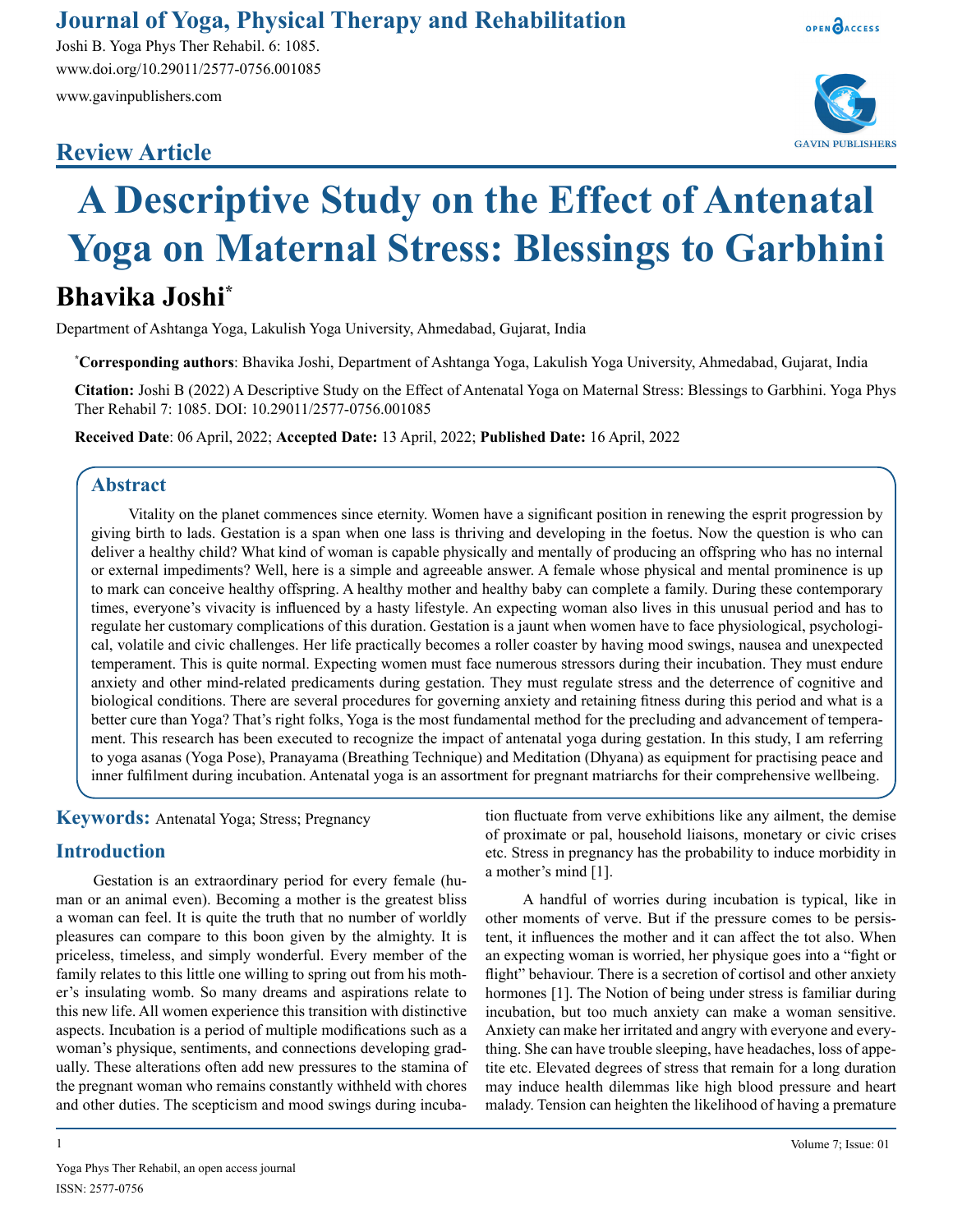new-born or lower the weight of the new-born [1].

Yoga is a chronological mind-body process that emanated in India. Currently, yoga practice has become increasingly prominent and is wielded in progressive nations as a restorative procedure for several immunological, neuromuscular, psychological and other body pain ailments [2]Yoga can induce a crucial role in our vitality by regulating the capacities of our psyche i.e., ego, longings, and intellect [3]. Gestation is a situation in which women encounters diverse physiological modifications and the element of pressure is escorted by unusual bodily and psychological cravings. There ensues a necessity to organize the numerous biological, psychological, volatile, and scholarly states that ensue throughout gestation and labour [4].

Yoga is a denomination of bodily, cognitive & ethical disciplines which roots in bygone India. Yogic practices like Asana, Pranayama, and meditation for the equilibrium of psyche and our assemblage of flesh and blood [5]. Yoga is also hailed as a mindbody therapy that establishes homeostasis in the psyche and essence. It is extensively acknowledged for its aptitude to formulate symmetry along impulsive, cognitive, corporal, and conscientious magnitudes [5]. Yogic discipline is to amend the nervous system constraint and physiological system functioning and also it's also beneficial for enhancing psychological well-being [5].

Nevertheless, we cannot deduce the exact and immediate impacts of stress on the process of incubation. But stress-related hormones influence a function in inciting specific gestation obstacles. Pressing or long-lasting strain may implicate the immune operation, which can generate possibilities of uterus affliction. This type of illness can cause premature delivery. Tension also affects how babies concede to certain conditions. Pressure may also affect the babe's savant advancement and immune process [6]..

#### **The Influence of Stress on Pregnancy and its outcome**

Hobel pertains to the bodily rigging and courses by which tension may lead to preterm birth. In the non-pregnant state, the hypothalamic-pituitary-adrenal (HPA) modulates the patient's reaction to an environmental stressor [7]. The Principal molecular controller of the HPA axis, Corticotrophin releasing hormone (CRH), is often cited as the arbitrator of the anxiety acknowledgement. The brain perceives this as a sensitive setting stressor. The discharge of CRH enables the waiver of adrenocorticotropin hormone (ACTH) by the Pituitary gland. The ACTH is then carried through the systemic circulation to the adrenal gland where it accelerates the synthesis and secretion of cortisol, a glucocorticoid that conducts as the major anxiety hormone by interacting with a sequel of regulatory cogs. The acute stress response is deactivated by the litigation of cortisol, which stifles the constant furloughs of ACTH at the level of the hypothalamus. Under the situation of continual stress, the above mechanism ceases to function and

steers to exhaustion and persistent surges of cortisol [8]. The noteworthy aspect of the HPA axis procedure during incubation is the modification in the acknowledgement device that happens. In discrepancy to the glucocorticoid, suppression of the ACTH and CRH at the degree of the brain that ensues in nonpregnant selves, glucocorticoids during pregnancy stimulate CRH gene manifestation in the placenta, stemming in a positive response loop that results in a developed 20-fold gain in the CRH level (of the placenta) across the course of pregnancy [8]. Along with this increase in the CRH, binding also enhances pregnancy, curbing the bioavailability of free CRH. Hobel showed that CRH levels boosted and the CRH binding protein lessened more dramatically in women at risk for preterm delivery concluding in a mid-pregnancy. There was also an increase of free CRH in women who afterwards produce preterm. Formerly, it has been indicated that maternal cortisol levels at as early as 15 weeks of gestation foretell the rise of CRH, giving an additional indication of how the hormones of anxiety function to lead to early parturition [8]. During gestation the placental CRH discharge may not only analyse maternal psychophysiological levels of strain but also enables the foetus to clamber a reaction to pressure [8].

#### **Literature Review**

The analysis demonstrates that prenatal stress can have substantial outcomes on incubation, maternal temperament, and the advancement of humans across their lifespan. These factors may influence the risings of prenatal stress. Physiological transitions are seen on the evolving foetus, or the impacts of prenatal difficulty are observed on the maternal vigour and its consequence are not good. Research indicates that activation of maternal tension results in changes in the function of endocrine and inflammatory movement that plays an important function in the aetiology of these impacts [9].

A review by Beddoes, P Yang, Kennedy (2009), evaluated the possibility and level of reception of conscious yoga intervention empowered during incubation. On the potency of the intervention in curtailing distress [10].

Babber, Parks-savage & Chauhan (2012) pointed that "the peripartum outcomes of yoga during pregnancy including the postpartum period and lactation". They surmised that performing yoga during gestation can relatively lower discomfort and distress and discern anxiety. It aids in the restoration of the integrity of vi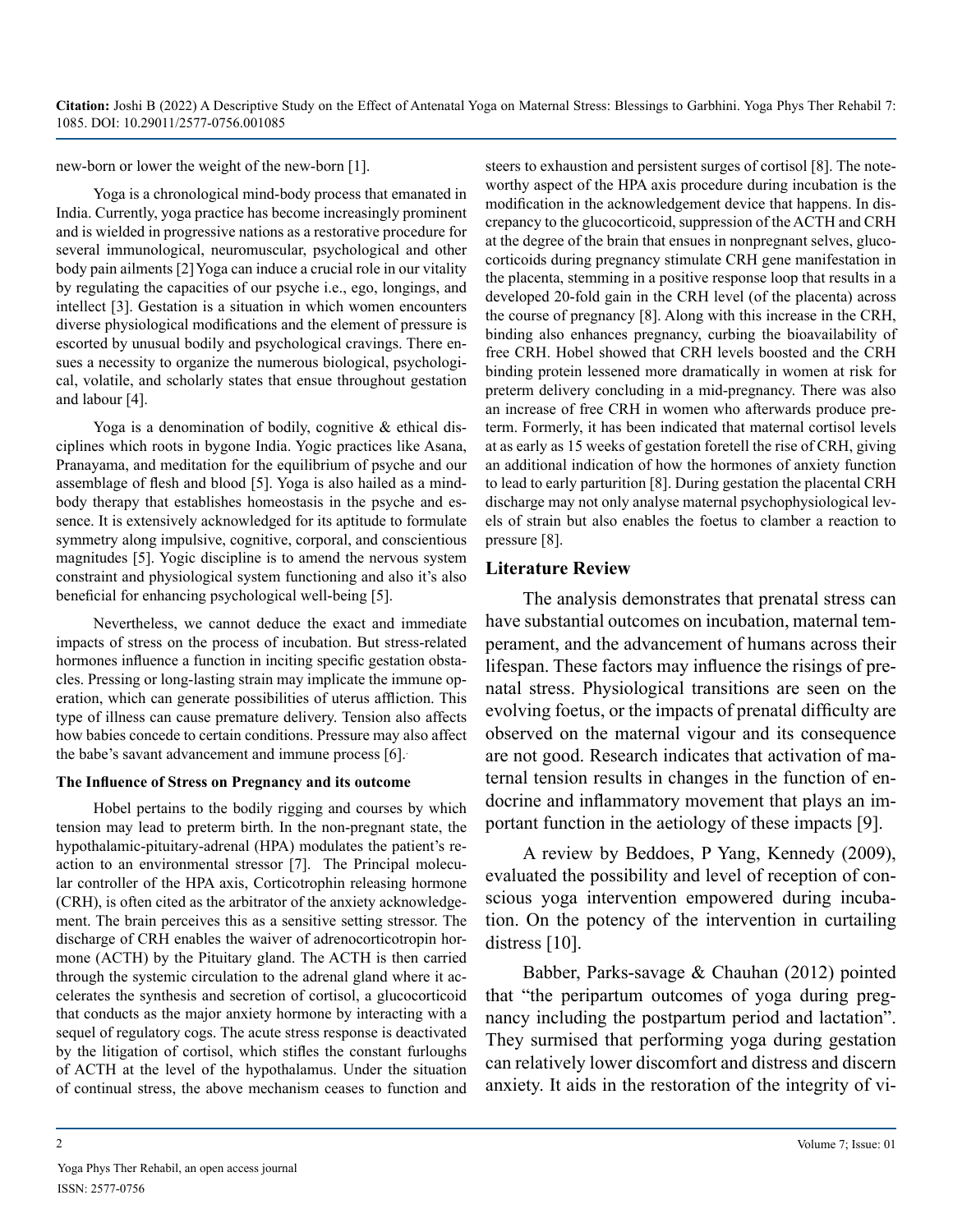tality in manual domains [11].

Momoko K (2016) has researched the unexpected aftermaths of yoga on the anxiety response during pregnancy. This observation demonstrated the abrupt stress compression resulting in the utterly positive effects of yoga during incubation [12].

#### **Significance of yoga during Pregnancy**

Yoga is an expansive technique that wields the stances of Yoga Pose (Asanas), breathing practices(pranayama), Concentration (Dharna) and Meditation (Dhyana) [13]. Yoga influences our nervous system and legislates physiological operation functioning. ie. immune, endocrine, neurotransmitter and cardiovascular. Yoga also enhances psychological well-being I.e. The commonness of constructive states of disposition, sanguinity and furthermore. Performing yoga can inevitably increase biological health that comprises resilience, flexibility, and perseverance [3]. Yoga concentrates on contemplation concurrently with a physical standpoint and it is being assigned in the process of incubation since the 20th century [14]. The encouraging influence of yoga during gestation is expressed in various surveys. It is emphasized that expecting women who perform yoga practices have rare pregnancy crises, difficulty, scepticism, sadness, and pregnancy-related troubling ordeals. Meditation bestows alleviating outcomes to the psyche and instructs the pregnant lady for psychologically lenient labour. Numerous yoga asanas deliver more leeway in the pelvis area that enables the simple ouster of the foetus during childbirth [22].

#### **The Three trimesters of pregnancy**

A normal gestation lasts 40 weeks from the initial day of your last menstrual period to the delivery of the new born. It is halved into three phases known as the trimester: first trimester, second trimester and third trimester. The foetus withstands many transitions throughout development [1]. The beginning of Pregnancy is just like a prodigy. You can't but stop believing in the creator who has chosen you to bore a new life inside your body. Has made you strong enough to endure the aches and pain that come along with it. Think it up, every sole human that ever prevailed, and exists forthwith, commenced like this. It is unprecedented.

#### **First Trimester (0-3 Months)**

The first trimester is extensively critical to the baby's growth. During this duration, the baby's veneer configuration and component, systems are formulated. Maximum Miscarriages and biological deformities arise during this interval. During this initial trimester, women's physique experiences essential reversals. These modifications continually induce a mixture of indications like repugnance, tiredness, breast tenderness and frequent urination [1]. These kinds of signals are encountered usually but it differs from person to person.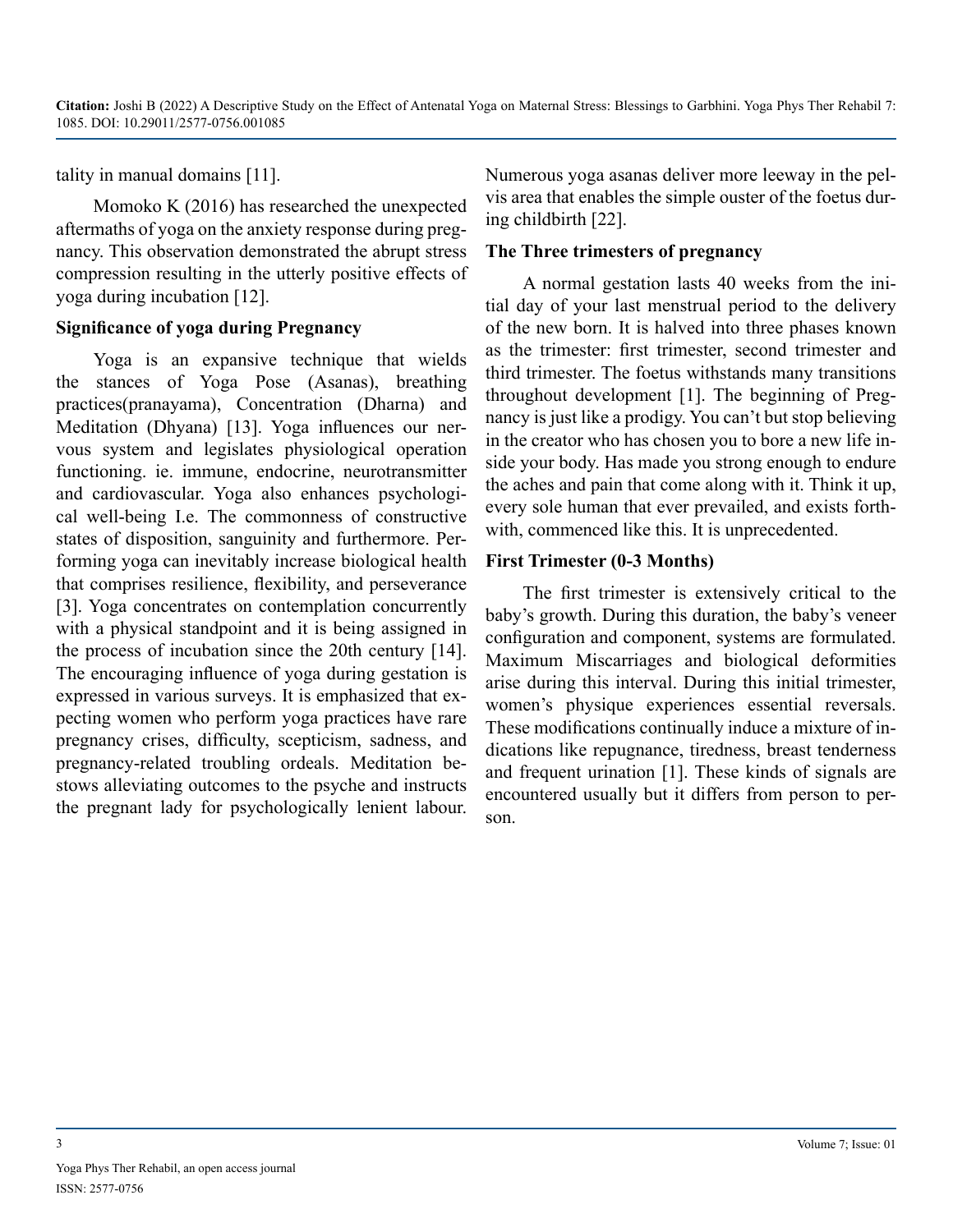| $\mathbf{N}\mathbf{0}$ | <b>Name Of Asanas</b>     | <b>Beneficial Effect</b>                                                                                                                                                                                                                                                               |
|------------------------|---------------------------|----------------------------------------------------------------------------------------------------------------------------------------------------------------------------------------------------------------------------------------------------------------------------------------|
| 1                      | Tadasana                  | It enables to enhance dexterity and blood circulation. It assists to tone the core muscles. It encourages bolstering the<br>back, hips, and limbs.                                                                                                                                     |
| $\overline{2}$         | Vrikshasana               | It tightens the limbs, back and arms that stimulate the assemblage. It supports enhancing attention.                                                                                                                                                                                   |
| 3                      | Ardha Katti<br>Chakrasana | This Asana tones up the waist muscles, back and hips. It lessens the sensation of levity and renders relief from<br>biological and cognitive anxiety.                                                                                                                                  |
| 4                      | Trikonasana               | This Particular, Asana stretches calf muscles, hamstrings, and hip muscles. It strengthens limbs and improves the<br>spinal span of action. It betters the upper back tension, boosts mental as well as physical stability. It helps to improve<br>digestion and reduce stress.        |
| 5                      | Virabhadrasana 2          | It aids to tighten hips, groins, and shoulders. It clears the chest and lungs. It also assists in exercising your weary legs.<br>It boosts circulation and breathing. It produces endurance and pursuit.                                                                               |
| 6                      | Baddha Konasana           | This particular, asana gifts the digestive procedure and assists in lessening numerous belly disorders. It helps in toning<br>the potencies of the female pelvic area. Along with introspection, it reduces cognitive pressure.                                                        |
| 7                      | Vajrasana                 | This Asana enhances the digestive system which improves energy uptake. Vajrasana alters the flow of blood and<br>nervous system tendencies in the pelvic area. It alleviates stomach syndromes like hyperacidity, and it is the sole asana<br>that can be practised after taking meal. |

#### **Table 1**: Yoga Asanas for First trimester [14].

During the first trimester, while performing asanas ladies must discipline fundamental yoga postures with occasional adaptations. Please avoid inversion, fastened curl and back band that might condense the uterus or overstretch it, which results in poor blood circulation into the uterus. Facilitate extended leisure, pranayama, and Meditation [4].

#### **Second trimester (4-6 Months)**

During the succeeding trimester of gestation, several women feel relaxed with all three trimester. Most initial gestation signs will ease up or even cease. During this trimester, specific signs may continue like heartburn and constipation. Maximum pregnant ladies commence their prenatal training during this trimester. Some ordinary difficulties include backaches and mental stress, etc. [1].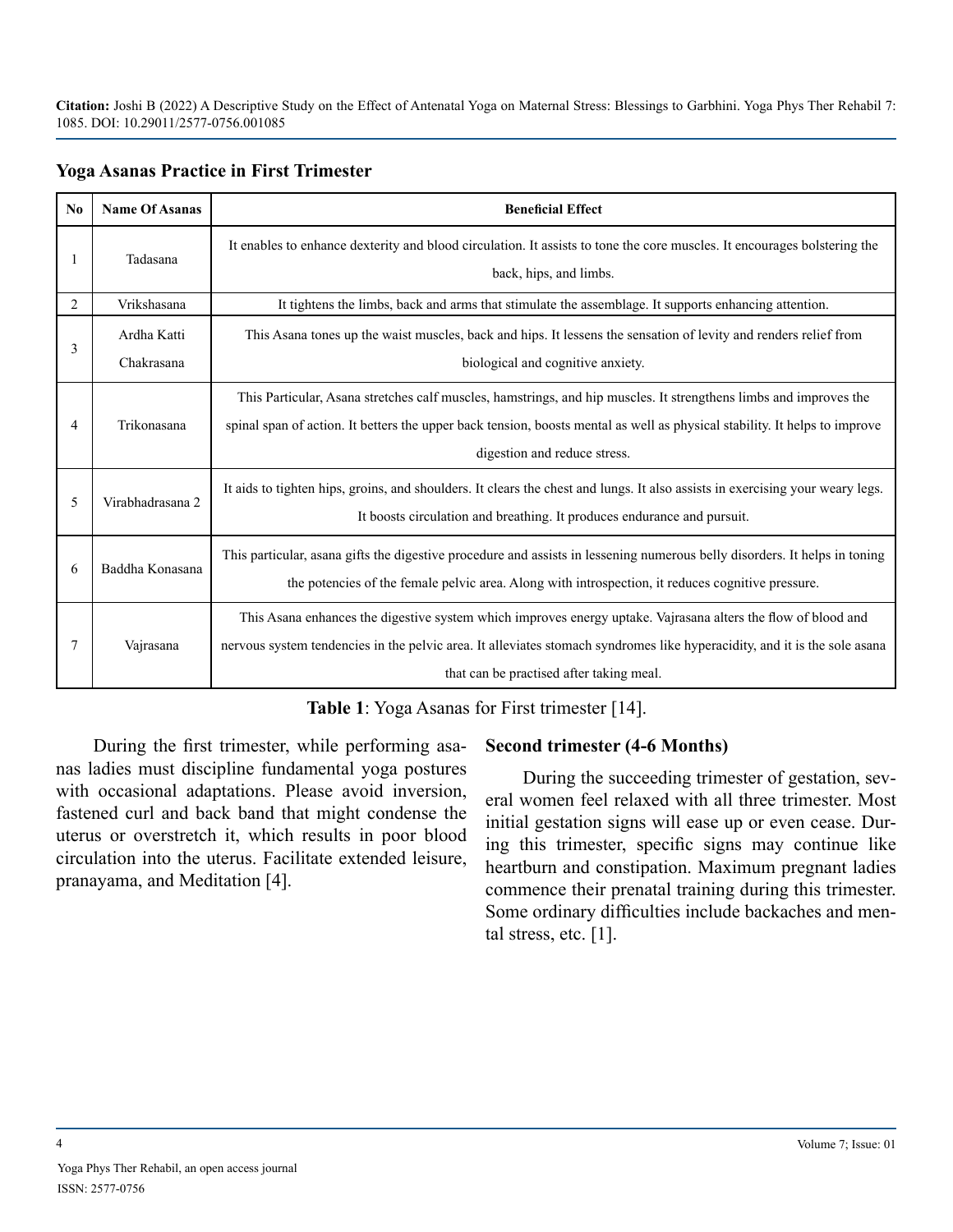| No             | <b>Name Of Asanas</b>    | <b>Beneficial effect</b>                                                                                                                                                                                                                                                                                                      |
|----------------|--------------------------|-------------------------------------------------------------------------------------------------------------------------------------------------------------------------------------------------------------------------------------------------------------------------------------------------------------------------------|
| 1              | Tadasana                 | It works to augment deftness and improvise the flow of blood. It also encourages to tone abdomen muscles. It also<br>allows bolstering the back, hips and limbs.                                                                                                                                                              |
| $\overline{2}$ | Vrikshasana              | It tightens the legs, back and arms that incite the essence. It also improves concentration.                                                                                                                                                                                                                                  |
| 3              | Ardha Katti<br>Cakrasana | This asana strengthens the muscles of the midriff, back and hips. It curtails the sensation of levity and alleviates<br>biological and cognitive pressure.                                                                                                                                                                    |
| 4              | Trikonasana              | This asana betters the stretches of calf muscles, hamstrings, and hip potencies. It enables to bolster the limbs and<br>heighten the spinal spectrum of movement. It enables to ease the upper posterior friction and increases cognitive as<br>well as physical durability. It improves digestion and reduces inconvenience. |
| 5              | Virabhadrasana 2         | This Asana comforts you to stretch hips, ground and shoulders. It unlocks the chest and lungs. It helps to prod the<br>exhausted limbs. Virabhadrasana also enhances circulation and the respiratory system. It manufactures endurance and<br>vocation.                                                                       |
| 6              | Baddha Konasana          | Adding on, we have Baddha konasana that facilitates abdominal organs, ovaries, bladder, and kidneys. It aids to<br>ameliorate exhaustion and helps to ease childbearing.                                                                                                                                                      |
| 7              | Vajrasana                | This Asana enriches the digestive process that increases your endurance uptake. It Modifies the flow of blood and the<br>nervous system propensities in the pelvic region. It soothes the paunch ailments like hyperacidity and it is the foremost<br>asana that can be practised after taking chows.                         |

#### **Yoga Asanas Practice in Second Trimester**

**Table 2:** Yoga Asanas for Second Trimester [15].

#### **Third Trimester (6-9 Months)**

During this trimester generally, women suffer from the feeling of uneasiness. They feel uncomfortable due to the augmentation of the foetus. There are myriad physiological upheavals during this trimester. All we can conclude is this trimester is very, very critical for childbearing.

**Yoga Asanas Practice in Third Trimester** 

| No. | <b>Name of Asanas</b> | <b>Beneficial Effect</b>                                                                                                                                                                                                                                         |
|-----|-----------------------|------------------------------------------------------------------------------------------------------------------------------------------------------------------------------------------------------------------------------------------------------------------|
|     | Trikonasana           | This Asana works for the entire vertebral Colum exercise, unlocking stiffness and enabling to obtain a powerful<br>equilibrium that can assist the mother physically and mentally.                                                                               |
|     | Virabhadrasana 2      | This second form of Virabhadrasana aids to intensify the power of thigh muscles. It stimulates the body, facilitates<br>equilibrium and resilience, also enhances respiration, creates stamina and concentration, and enhances the flow of<br>blood circulation. |
| 3   | <b>Baddhkonasana</b>  | It elicits your abdominal parts, ovaries, bladder, and kidneys. It also reduces the feeling of exhaustion. It aids and<br>gives an ease of child birth to the expecting mother.                                                                                  |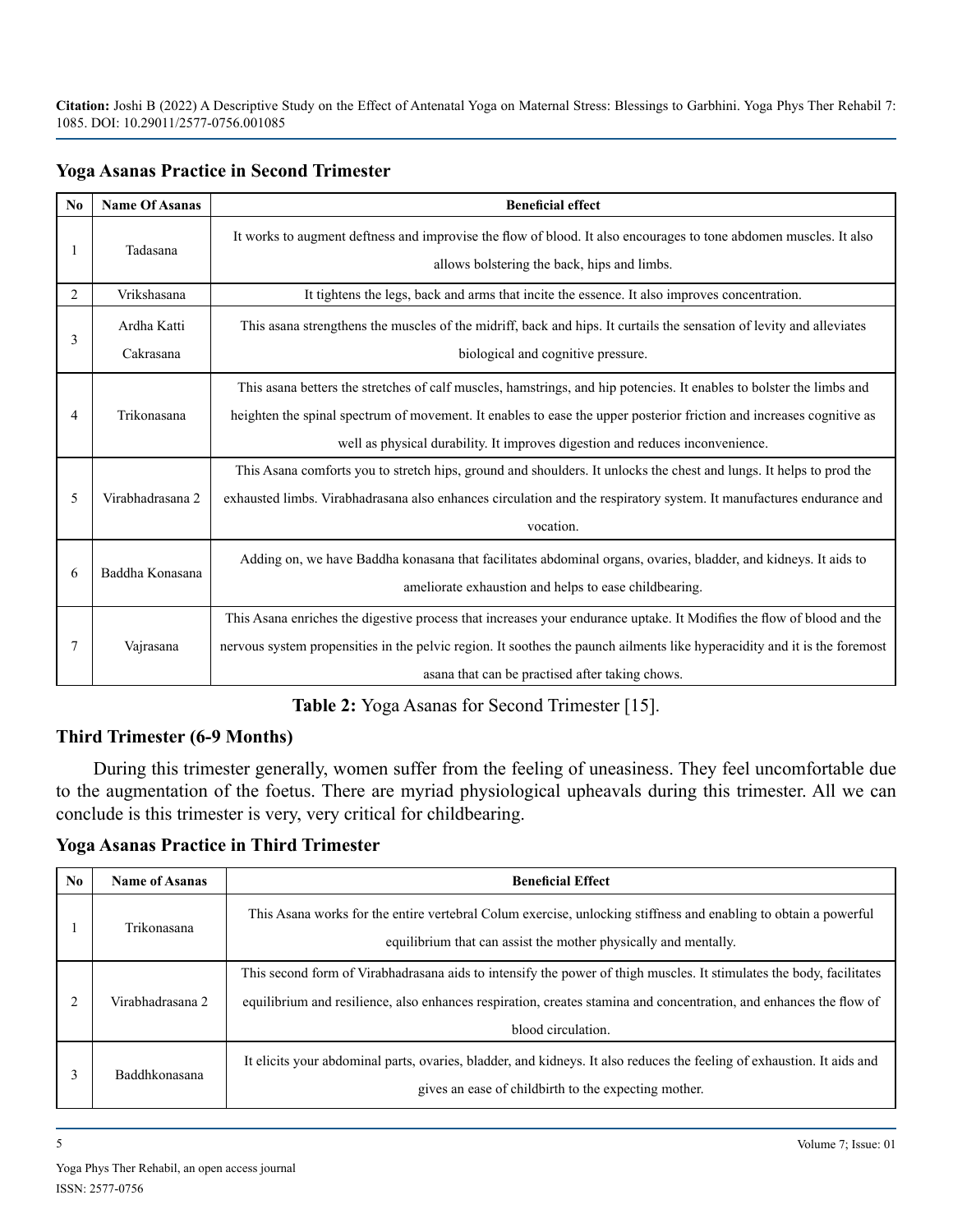| 4 | Vajrayana                        | This Asana enhances the digestive process which strengthens the uptake of energy. Vajrayana modifies the flow<br>of blood and nervous system stimulants in the pelvic area. By doing this as an a the lady feels a Relief in the belly<br>ailments that include hyperacidity. Furthermore, It is the only as a that can be practised after having repasts. |
|---|----------------------------------|------------------------------------------------------------------------------------------------------------------------------------------------------------------------------------------------------------------------------------------------------------------------------------------------------------------------------------------------------------|
|   | Viprtikarni with wall<br>Support | Its privileges are quite delightful to feel. This asana when performed with wall support is a great way to deal with<br>depleted limbs and feet. It cures the pain of headaches and sends relief to the brain from the signs of sleeplessness.<br>This pose soothes your mind and steadies your nerves.                                                    |
| 6 | Marjariyasana                    | This Asana encourages the body to discharge anxiety through the posterior and gently heats the backbone and<br>kernel. It is useful to build extra aperture in the abdominal region and move your ridge in varied ways.                                                                                                                                    |
|   | Mala asanas                      | This as a stimulates the range of movement of the hips. Women can perform this for getting a normal delivery.                                                                                                                                                                                                                                              |
| 8 | Chhakkichalasana                 | It is an exceptional as a for toning the brasses and muscles of the pelvis and stomach and readying them for labour.                                                                                                                                                                                                                                       |

**Table 3:** Yoga Asanas for Third Trimester [15].

#### **Importance of Pranayama during Pregnancy**

Pranayama is known to modulate autonomic output. The Pranayama also helps in achieving and maintain autonomic balance between the sympathetic nervous system and parasympathetic nervous system [16].

Pranayama is universal medicinal way to cure the attacks of anxiety, stress and bad thoughts that occur during your prenatal period. Especially for the ladies who are expecting can perform the various stages of pranayama after consulting with their doctors.

#### **Pranayama Practice during Pregnancy (All Trimester)**

| $\bf No$ | Name of<br>Pranayama  | <b>Beneficial effect</b>                                                                                                                                                                                                                                                                                                                                                                                                                                      |
|----------|-----------------------|---------------------------------------------------------------------------------------------------------------------------------------------------------------------------------------------------------------------------------------------------------------------------------------------------------------------------------------------------------------------------------------------------------------------------------------------------------------|
|          | Nadi Suddhi           | Nadi Suddhi is the purification of body systems.<br>It boosts in maintaining equilibrium and relaxes the nervous system. It decreases the chances of headache, eliminates<br>poisons, accumulates strength in the lungs, reduces anxiety and uncertainty. Research proves that women who practice<br>this breathing habit have a pleasant temperament and their babies also get inner strength. So don't wait up. Do this for<br>your child's healthy future. |
|          | Bharmari<br>Pranayama | It assists in a quick solace from uncertainty, resentment, and apprehension. It supports the nervous system for calming the<br>senses, curtains the blood pressure, decreases the chances of heavy migraines. And last but not the least, it also relieves<br>the symptoms of insomnia.                                                                                                                                                                       |

## **Table 4:** Pranayama Practice during Pregnancy [15,17].

There is yet another good news for the expecting happy mothers. You can practice the Nadi Suddhi and Bharmari Pranayama during all three trimesters. This exercise during gestation will lessen the inconveniences of maternal anxiety, personal hazards and will improve the outcomes of pregnancy. Practising the pranayama regularly, you will get a constructive consequence on the cardiovascular and respiratory processes. It will improve the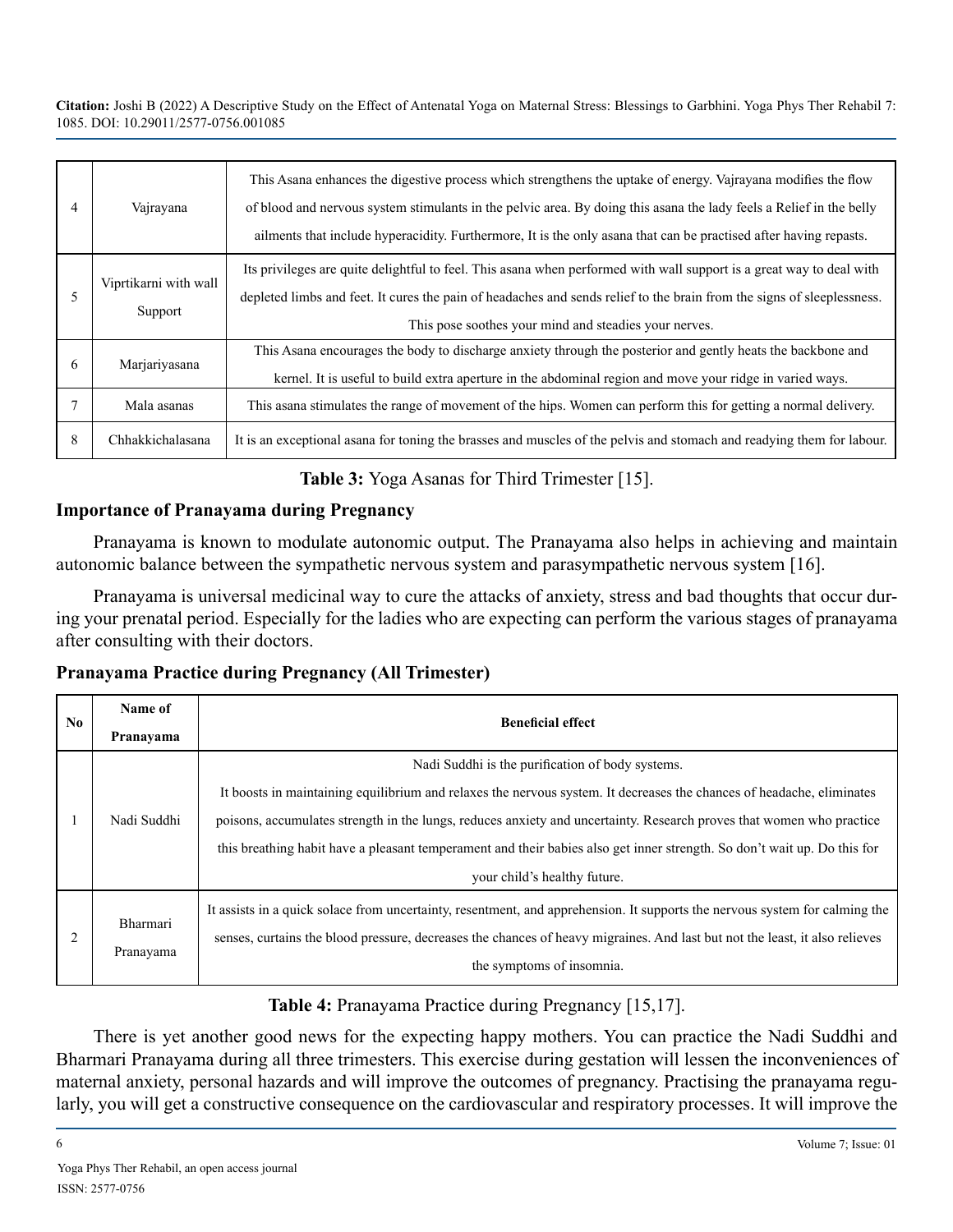parasympathetic authority. This in turn diminishes the aftermaths of concern and fatigue on assorted systems in your body [18].

## **Importance of Meditation during Pregnancy**

Several Analyses characterize that Yogic Practices like Asanas and Pranayama are valuable methods as antenatal yoga, but Meditation is similarly crucial during gestation An introspection is a key tool for managing maternal stress. As we all realize, rumination is practised only after performing some yoga asanas and pranayama.

| No | Name of           | <b>Beneficial Effect</b>                                                                                                |
|----|-------------------|-------------------------------------------------------------------------------------------------------------------------|
|    | <b>Meditation</b> |                                                                                                                         |
|    | Ie. Yoga Nidra,   | It alleviates in mellowing your psyche, curtailing stress uncertainty and impatience. It also guides in having a better |
|    | Omkar.            | respite. It assists in positive labour trials. It also shuns out the risk of postpartum pessimism. It works to deter    |
|    | Nadanusandhan     | psychosomatic diseases as well.                                                                                         |

**Table 5:** Meditation Practice during Pregnancy [14,17].

# **Discussion**

Antenatal yoga is yet another way to calm the nerves of expecting mothers. It curtails the levels of anxiety. Strongly established on the analysis, I can declare there is a decline in the levels of anxiety after performing antenatal yoga. Yoga influences the hypothalamus to prevent the secretion of CRH, which will entail the anterior lobe of the pituitary gland to quell the furlough of the hormone ACTH so that the output of adrenal hormones and cortisol declines and orders the anterior lobe of the pituitary gland to exude endorphins [19].

Yoga will impede the gain in the sympathetic nerves so that the number of hormones that cause body deregulation will be curtailed [19]. The parasympathetic nervous system motions to impact catecholamine releases. As a result, there is a decline in heart rate, breathing velocity, blood pressure, muscle tension, metabolic rate and generation of hormones that provoke anxiety and stress [20].

Yogic practices like Yoga Asanas, Pranayama and Meditation during pregnancy is one profound way to motivate yourself for childbirth. These Asanas are bio-physio-psychological stances including Pranayama which is a psycho- neuro-physiological cleanse. Women have to face a lot of difficulties during all trimesters be it biological or cognitive. For curbing all negativity, the yoga practice is a unique antidote. It dissipates all sorts of tension, scepticism, and health-related problems. Antenatal yoga was associated with substantial removal in the anxiety of delivery and is potentially prophylactic against the surge in the indications of sorrow. There are ample benefits mentioned in the traditional books of medicines that glorify yoga. It's a miracle indeed and a gift of our country's ayurvedic legends who spent hours scribbling its advantages in the books for the reference of the future generation.

Conventional expectations of childbirth pedagogy are to curtail discomfort and distress through recreation procedures that have their inceptions in yoga [21,22].

## **Conclusion**

In the end, we can declare that prenatal yoga is an outstanding method for any woman to equip herself fully into the joys of labour. She will blossom physically and mentally, and her body would be more than ready for childbirth. Yoga asanas can alleviate to ameliorate bodily pressure. These types of methods aid to bolster vitalities and affirm the nimble pelvic floor muscle that are utilized to relieve childbirth. The regular practice of pranayama and meditation can assist to reduce cognitive difficulty and expanding the aspect of respite. Antenatal yoga is bliss. It's a windfall for people and a heavenly staircase for enjoying motherhood.

## **References**

- 1. Narendra S, Nagarthana R, Nagendra HR (2017) Yoga for pregnancy, Swami Vivekananda yoga prakashana: 41-48.
- 2. [Khalsa SBS \(2004\) Yoga as a therapeutic intervention: a bibliometric](https://pubmed.ncbi.nlm.nih.gov/15648399/)  [analysis of published research studies. Indian Journal of physiology](https://pubmed.ncbi.nlm.nih.gov/15648399/)  [and pharmacology 48: 269-285.](https://pubmed.ncbi.nlm.nih.gov/15648399/)
- 3. [Woodyard C \(2011\) Exploring the therapeutic effects of yoga and its](https://www.ncbi.nlm.nih.gov/pmc/articles/PMC3193654/)  [ability to increase quality of life. International Journal of Yoga 4: 49-54.](https://www.ncbi.nlm.nih.gov/pmc/articles/PMC3193654/)
- 4. [Thakur J, Shrma E, Masand S \(2015\) Yoga in Pregnancy: A boon to](https://www.researchgate.net/publication/323377173_YOGA_IN_PREGNANCY_A_BOON_TO_MOTHERHOOD)  [motherhood. Journal of ayurveda and holistic medicine 3: 121-129.](https://www.researchgate.net/publication/323377173_YOGA_IN_PREGNANCY_A_BOON_TO_MOTHERHOOD)
- 5. [Naragatti S \(2010\) The Study of yoga effects on Health. International](https://www.researchgate.net/publication/341026497_The_Study_of_Yoga_Effects_on_Health)  [Journal of innovative medicine and health science 12: 98-110](https://www.researchgate.net/publication/341026497_The_Study_of_Yoga_Effects_on_Health).
- 6. Andrews S (2012) Stress Solutions for pregnant moms; Metairie. Twain Span Press.
- 7. [Hobel CJ \(2004\) Stress and preterm birth. Clinical Obstet Gyenecol](https://pubmed.ncbi.nlm.nih.gov/15596939/)[ogy 47: 856-880.](https://pubmed.ncbi.nlm.nih.gov/15596939/)